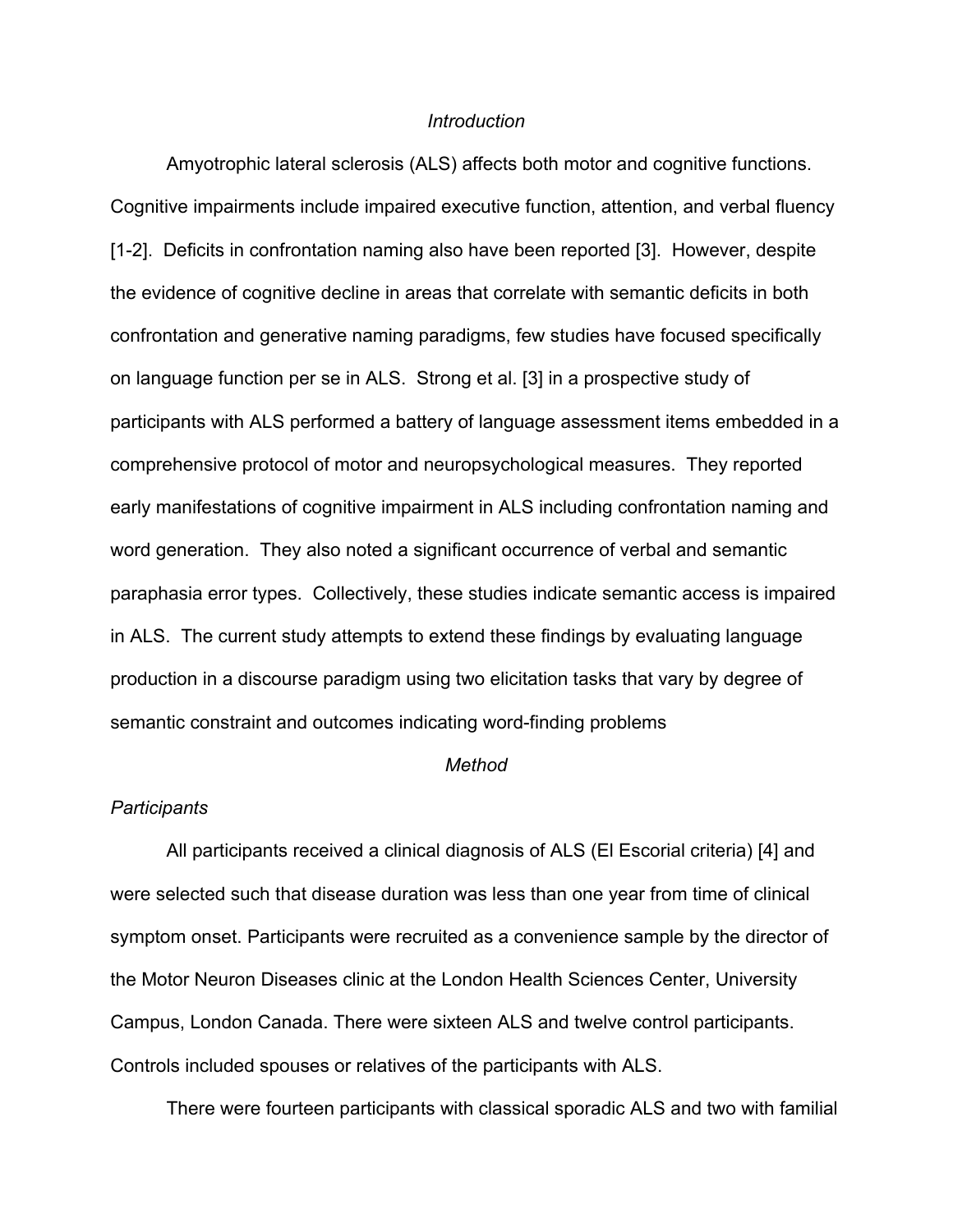ALS. Five presented with bulbar signs and symptoms at disease onset. Eleven presented with either upper limb (n=6) or lower limb (n=3) signs and symptoms at disease onset. There were 10 men and 6 women whose age at onset ranged from 34 to 68 years (*M*=52.8 ± 9.15). They were all native speakers of English and their education ranged from 10 to 22 years (*M*= 14.9 ± 3.22).

There were seven men and five women control participants. None had a history of neurological disease, including ALS, psychiatric illness or other medical or neurological conditions. All controls were native speakers of English whose ages ranged from 34 to 63 years ( $M=53.3 \pm 8.03$ ). Their education ranged from 10 to 19 years (*M*=13.4 ± 2.60).

### *Procedure*

Discourse samples were obtained from each ALS and control participant in a face-to-face topic-directed interview (TDI) and using the Cookie Theft Picture description task from the *Boston Diagnostic Examination* [5]. The TDIs were initiated by the examiner using the starter phrase "Tell me about " and included the following five topics: 1) your family, 2) where you were born and raised, 3) your health right now, 4) the jobs you had or the work you did, and 5) what do you do each day. Participants were shown the Cookie Theft picture and prompted with the open-ended request: "Tell me everything that is going on in this picture". The outcome measures included percent correct information units (CIU) [6] and seven indices reflecting word finding problems [7].

Inter-rater percent agreement for total number of words transcribed ranged from 80.2% to 100% (*M = 96.16, SD = 6.57*) while percent agreement for utterance segmentation ranged from 83.3% to 100% (*M = 92.35, SD = 5.24*). Inter-rater reliabilities for speech intelligibility and rate were strong for both intelligibility (.875) and rate (.972).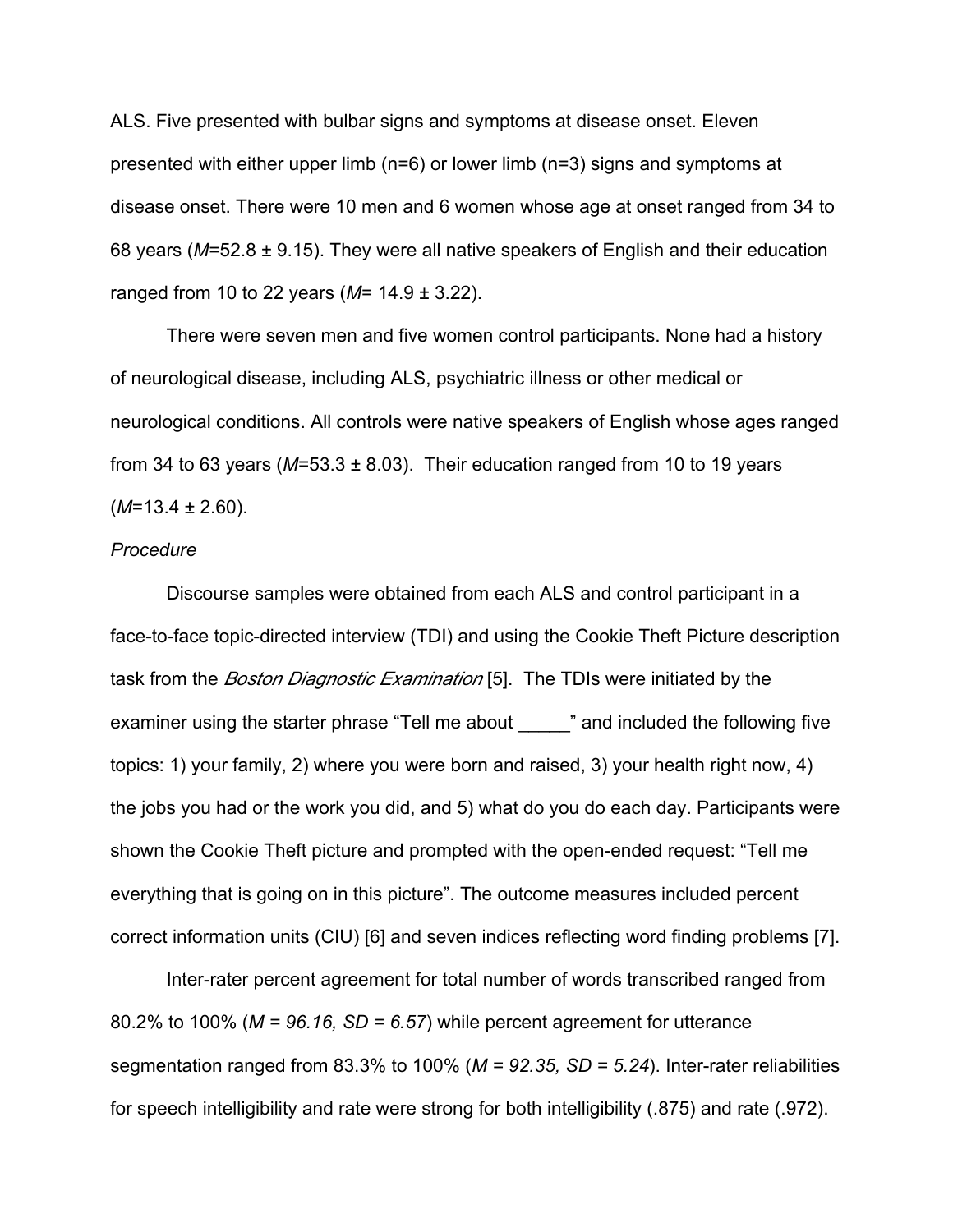Correlational analysis indicated no significant correlation between intelligibility or rate and the total number of verbal fluency items generated for participants with ALS and controls in a parallel study with these participants thus minimizing the effects of rate and intelligibility on CIU and naming error variables. Alpha level was set at 0.05 while values between 0.05 and 0.10 were regarded as approaching significance.

### *Results*

The mean total words produced, mean total CIU, and standard deviations for the ALS and the control participants appear in Table 1. The mean percentage CIUs for ALS participants for the Cookie Theft sample is 59.39% (*SD* +/- 19%) and for the TDI sample is 89.01% (*SD* +/- 5%). The mean percentage CIUs for control participants for the Cookie Theft sample is 79.23% (*SD* +/- 21%) and for the TDI sample is 92.10% (*SD* +/-  $4\%$ ).

The mean percentage CIUs for all participants and tasks was analysed using a mixed ANOVA with between-participants/within-participants variables for group (ALS vs. Controls) and discourse task (Cookie Theft vs. TDI). There was an interaction of group x discourse task  $F(1,25) = 5.545$ ,  $p = 5.027$ . There was a main effect of group  $F(1,25)$  $= 6.969$ ,  $p =$  <.014 with the ALS group producing lower percent CIUs than controls.

The mean percentage instances of word retrieval problems by instance type for the ALS and control groups for both the Cookie Theft and the TDI samples appear in Table 2. To analyze the effect of group (ALS vs. Control) on the percent of instances of word retrieval problems, the mean percent for each type of instance of word retrieval problem separately for the Cookie Theft and TDI data were subjected to a multivariate ANOVA. There was a main effect of group for the Cookie Theft *F* = 4.931, *p* = < .003. The *F* and *p* values for each instance type for the Cookie theft data appear in Table 3.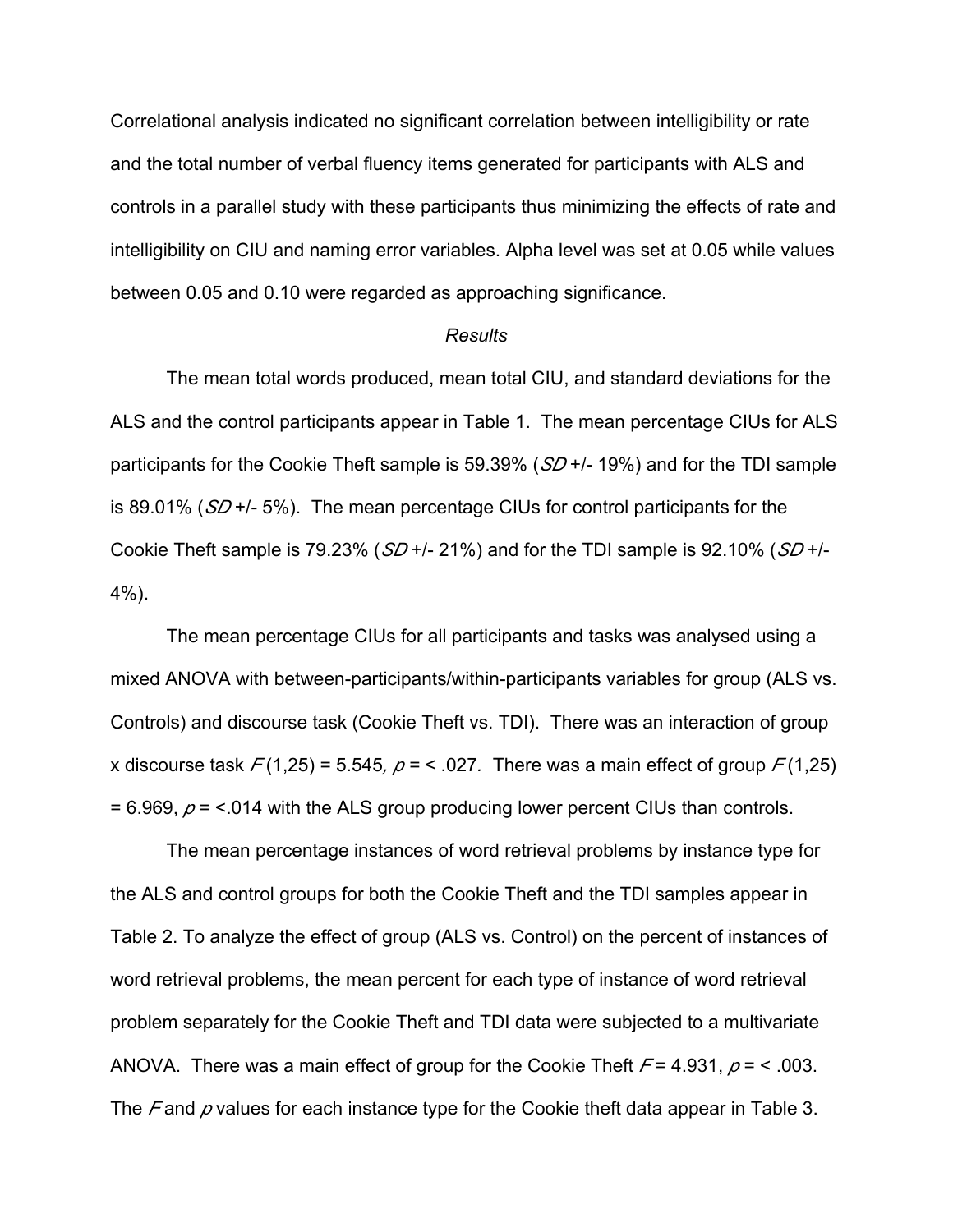There was a main effect of group for the TDI data  $F = 2.171$ ,  $p = 5.090$ . The F and p values for each instance type for the TDI data appear in Table 4.

# *Discussion*

With a conservative threshold set at 60% CIUs, 8/15 ALS participants in the current study fall below this threshold on the Cookie Theft sample compared to 3/12 controls. The percentage of CIUs was significantly higher among participants with ALS during the TDI discourse task vs. the Cookie Theft task suggesting that the nature of the discourse task interacts with language efficiency for individuals with ALS.

Discourse elicitation tasks using pictures such as the Cookie Theft stimulus in this study arguably are more semantically constrained placing increased demands on lexical access. As such, the findings of this study may suggest that the reduced efficiency of language output in ALS reflects semantic deficits. The indices of word finding problems analysis from this study supports this suggestion with significant differences in instance type reported for word reformations (revising utterances), empty utterances, substitutions (semantic paraphasias or substituting non-specific words "stuff"), and delays.

The TDI discourse task is less semantically constrained. Participants are required to speak only within a defined topic but are relatively unrestricted in their word choices. The significantly higher CIUs produced during the TDI task for the ALS group may reflect the lower and less constrained semantic demands of this task. The instance type for word finding problems also was different with the only instance type reaching statistical significance being insertions (comments on the language process). Our findings provide preliminary evidence that individuals with ALS without dementia have deficits in language efficiency suggestive of semantic access difficulties.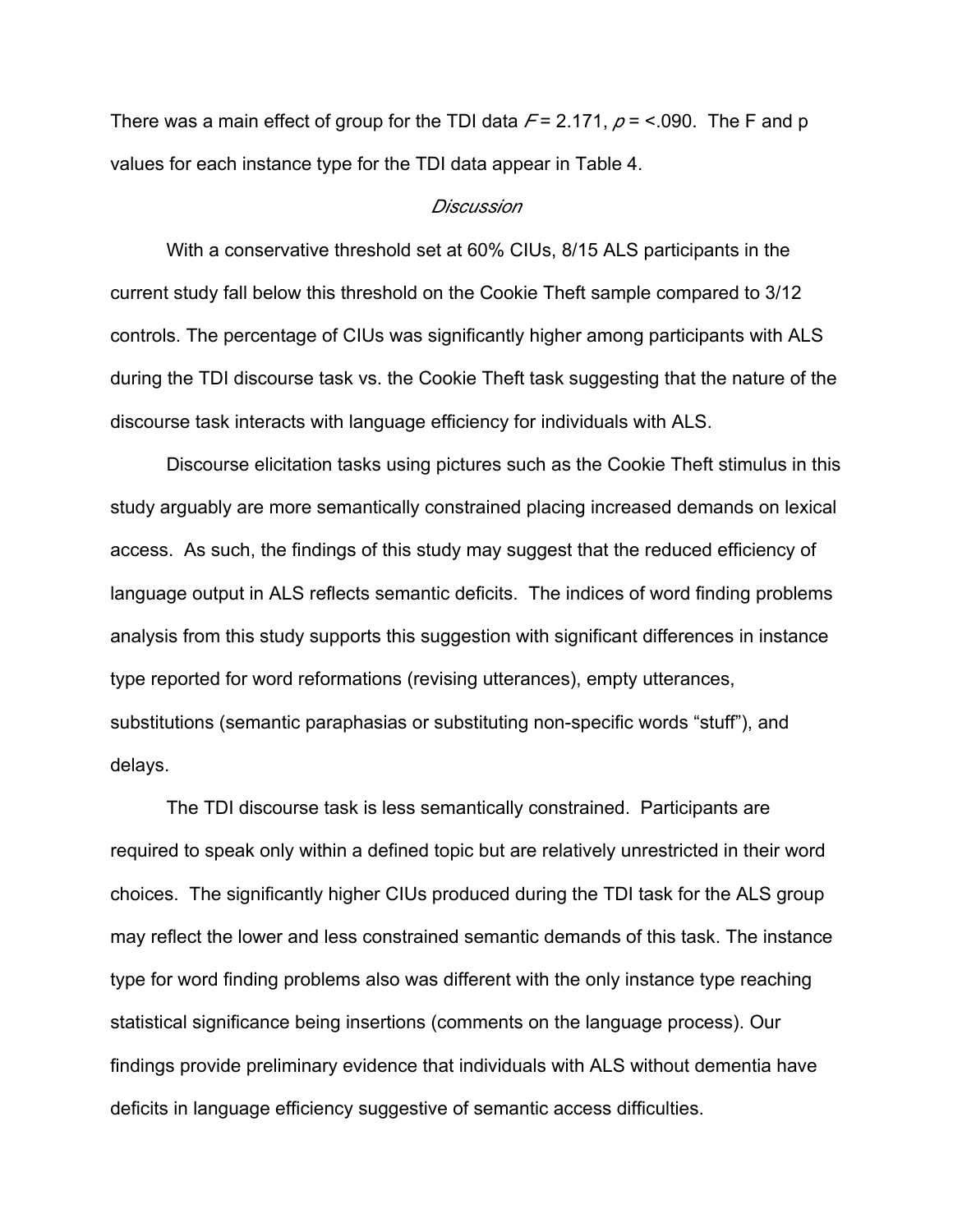# *References*

- 1. Ringholz, G., appel, S., Bradshaw, M., Cooke, N., Mosnik, D., Schulz, P. (2005) Prevalence and patterns of cognitive impairment in sporadic ALS. Neurology, 65(4) 586-590.
- 2. Loemen-Hoerth, C., Murphy, J., Langmore, S., Kramer, J., Olney, R., Miller, B. (2003). Are amyotrophic lateral sclerosis patients cognitively normal? Neurology, 60, 1094-1097
- 3. Strong, M., Grace, G., Orange, J., Leeper, H., Menon, R., Aere, C. (1999) A prospective study of cognitive impairment in ALS. Neurology, 53(8), 1665-1670
- 4. World Federation of Neurology Research Group on Neuromuscular Disease (1994). El Escorial World Federation of Neurology criteria for the diagnosis of amyotrophic lateral sclerosis. J. Neurological Sciences, 124(Suppl.), 96-107.
- 5. Goodglass, H., & Kaplan, E. (1983). The assessment of aphasia and related disorders (2<sup>nd</sup> ed.). Philadelphia, PA: Lee & Febiger.
- 6. Nicholas, L., & Brookshire, R. (1993). A system for quantifying the informativeness and efficiency of the connected speech of adults with aphasia. Journal of Speech and hearing Research, 36, 338-350.
- 7. German, D. & Simon, E. (1991). Analysis of children's word-finding skills in discourse. Journal of Speech and Hearing Research, 34, 309-316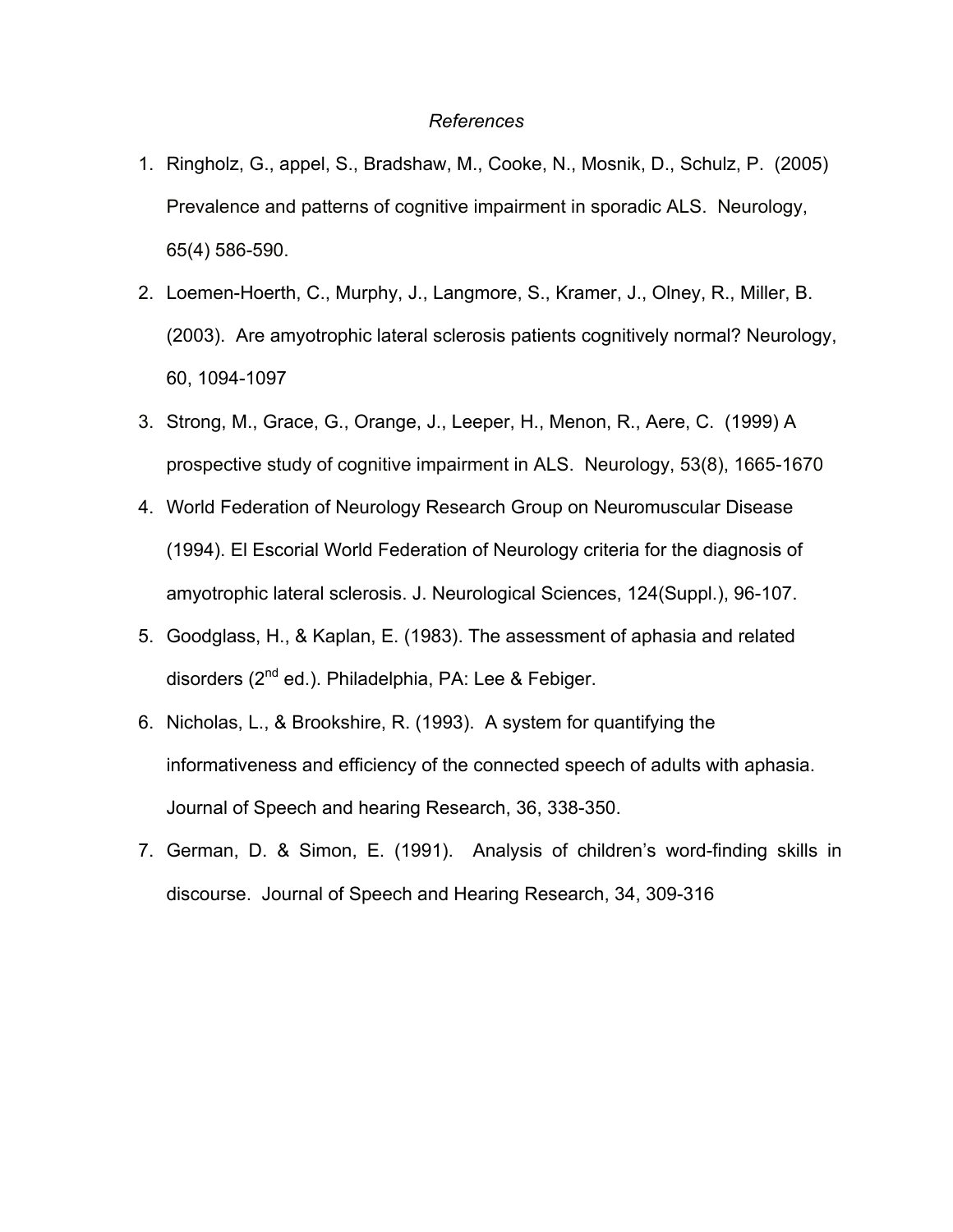Table 1 Mean total words and total CIUs

| <b>Measure</b>     | <b>Total words</b> | <b>SD</b> | <b>Total CIU's</b> | <b>SD</b> |
|--------------------|--------------------|-----------|--------------------|-----------|
| <b>CT-ALS</b>      | 89.7               | 41.6      | 51.5               | 30.0      |
| <b>CT-Control</b>  | 80.7               | 58.4      | 56.2               | 38.1      |
| <b>TDI-ALS</b>     | 932.4              | 480.2     | 810.1              | 389.2     |
| <b>TDI-Control</b> | 929.3              | 580.4     | 845.1              | 513.9     |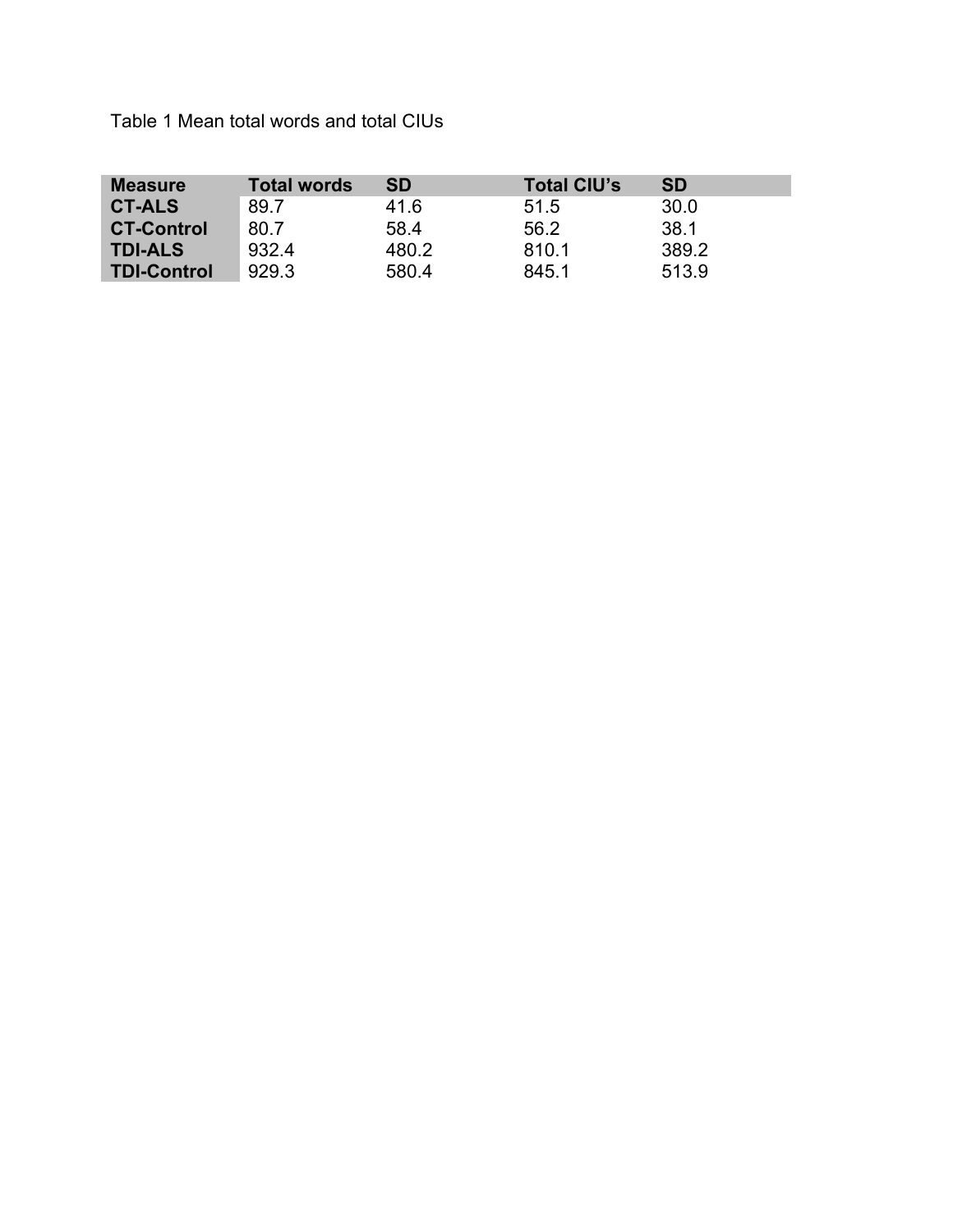| <b>Instance</b><br><b>Type</b> | <b>ALS-Cookie</b><br><b>Theft</b> | <b>ALS-TDI</b> | <b>Control-</b><br><b>Cookie Theft</b> | <b>Control-TDI</b> |
|--------------------------------|-----------------------------------|----------------|----------------------------------------|--------------------|
| <b>Repetition</b>              | 9.4                               | 35.8           | 5.3                                    | 38.2               |
| <b>Word</b>                    | 13.7                              | 32.8           | 1.8                                    | 33.9               |
| reformation                    |                                   |                |                                        |                    |
| <b>Empty words</b>             | 11.6                              | 6.0            | 1.0                                    | 4.3                |
| <b>Insertions</b>              | 13.0                              | 8.3            | 16.0                                   | 1.8                |
| <b>Substitutions</b>           | 3.4                               | 14.1           | 1.0                                    | 14.8               |
| <b>Delays</b>                  | 3.1                               | 1.0            | 0                                      | 3.7                |
| <b>Time Fillers</b>            | 1.5                               | 2.6            | 1.0                                    | 3.3                |

Table 2 Mean percentage instances of word retrieval problems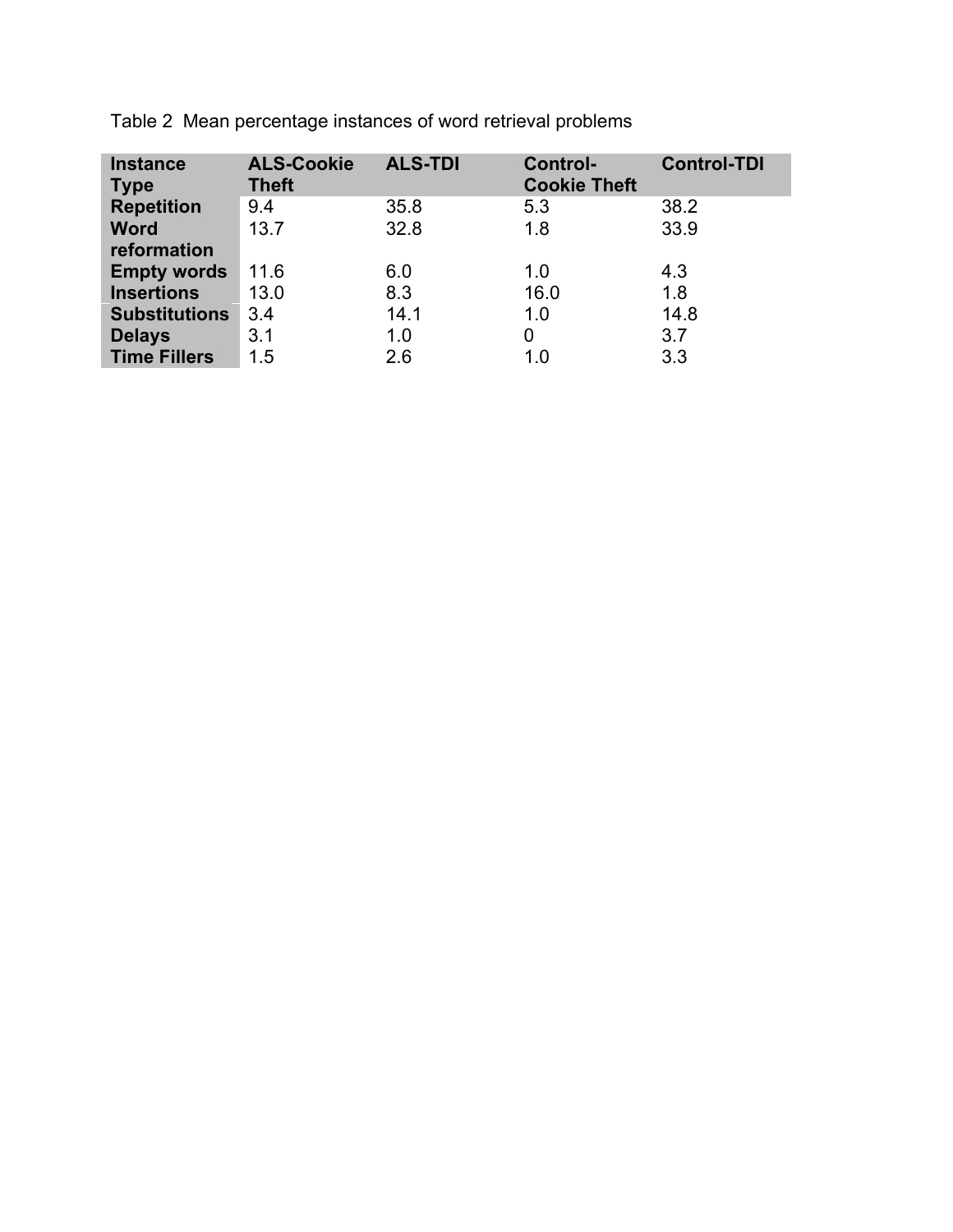| Instance type            | ັ່<br><b>F</b> value | p values |
|--------------------------|----------------------|----------|
| <b>Repetition</b>        | .699                 | .411     |
| <b>Word reformations</b> | 9.025                | .006     |
| <b>Empty utterances</b>  | 7.155                | .013     |
| <b>Insertions</b>        | .231                 | .635     |
| <b>Substitutions</b>     | 3.400                | .077     |
| Delays (> than 5 sec.)   | 4.865                | .037     |
| <b>Time fillers</b>      | .407                 | .530     |

Table 3. *F* and *p* values for Instances of word finding problems for Cookie Theft data